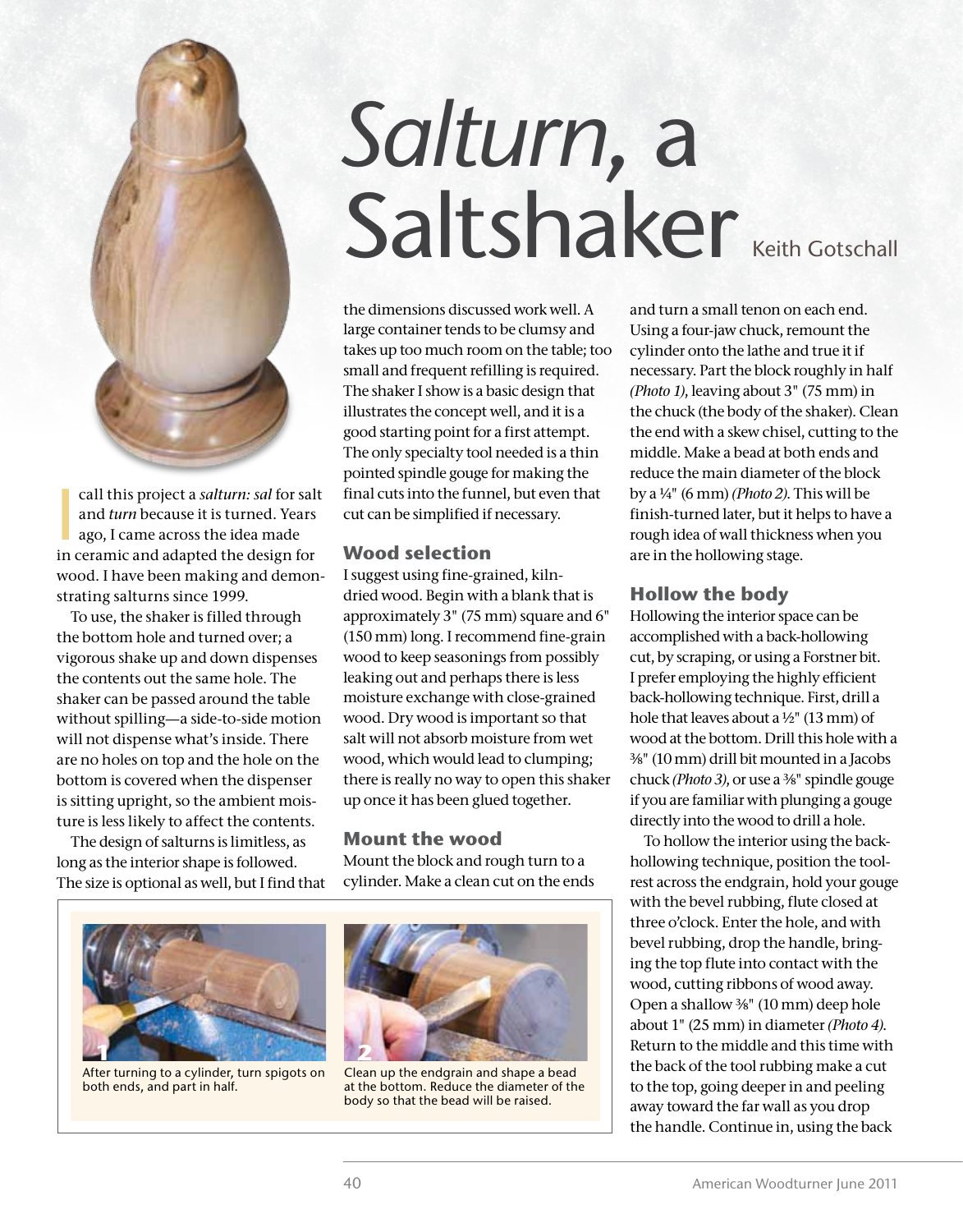of the tool as a mock bevel that rubs, cutting ribbons of wood rather than scraping dust *(Photo 5)*.

This is a technique that many turners have trouble with, so here are a couple of hints. First, you need to leave that initial 1" (25 mm) opening as you cut deeper. It provides a fulcrum for the tool, necessary for going in deeper and to counter the forces that might break the side of the shaker. Second, after those initial cuts, as you hollow out in more of a bell shape, the back of your gouge is acting like the bevel, bearing against the wood and keeping the tool from catching and jumping back. You are using the gouge to cut through fibers instead of scraping them; it is an efficient way of hollowing. If your tool is heating up or burning the wood at the opening, then you are turning at too high a speed and/ or not quite cutting with the tool's edge. Correctly done, your gouge is cutting upside down.

When you have reached full depth, remove the outer fulcrum area with a couple of scraping cuts, using the lower wing of the spindle gouge or a scraper *(Photo 6)*. This should leave a hollowed interior that has a rounded bottom. Be careful not to remove too much wood.

The objective is to leave a smooth, parallel-sided cavity that has a concave bottom (which will become the top of the salturn). A square-sided cavity with a flat bottom will not work as well. There has to be a concavity for the salt to rise into when shaken. If you are having trouble getting that last little pip out of



to help establish the inside cavity and make hollowing easier.



back-hollowing cut. Rub the back of the gouge on the smaller opening. The flute should be at about three o'clock, with the top cutting edge engaging the wood between one and two o'clock.



**9** in diameter. Open a hole to approximately 1" (25 mm)

**9 6**

Once depth is reached, use gouge to scrape off the 1" (25 mm) opening.

the center, try to come up from underneath with a round-nosed scraper, then cut to the left side *(Photo 7)*. With a freshly raised burr on your scraper, it should be easy to find the pip and feel it cut away. Leave the wall about  $\frac{1}{4}$ " to  $\frac{3}{8}$ " (6 mm to 10 mm) thick. Don't make the walls too thin; this is a utility item, it should be sturdy without being too heavy.

Once you have a parallel-sided cavity with a concave bottom, cut a squared rebate in the open end *(Photo 8)*. Use a square-end scraper or a skew chisel on its side. A  $\frac{3}{6}$ " (4.8 mm) square notch is about right. The rebate is for holding the funnel tightly, so it is an important step to make the rebate parallel sided. Use internal calipers to check, as you would to make a box lid *(Photo 9)*. If cut cleanly, the inside surfaces will not need to be sanded.

Mark the wood for jaw orientation (for accurate remounting later), remove it from the chuck, and set it aside.

## **Forming the funnel**

Mount the other piece parted off earlier. This will be the funnel section (the bottom of the salturn), and its length needs to end up about two-thirds the depth of the interior cavity of the body. If it is too long, then you won't be able to pour much salt into the shaker. Conversely, if it is too short, too much salt will get in and it will spill out of the hole.

Clean up the endgrain. Start to make the funnel shape, keeping an eye on the



Use a round-nose scraper to smooth sides and to create a convex bottom. The sides of the lid should be parallel and roughly ⅜" (10 mm) thick.



Turn a rebate. Use a scraper or a skew chisel. Use inside calipers to check that the notch



is square sided. This is important, so take your time.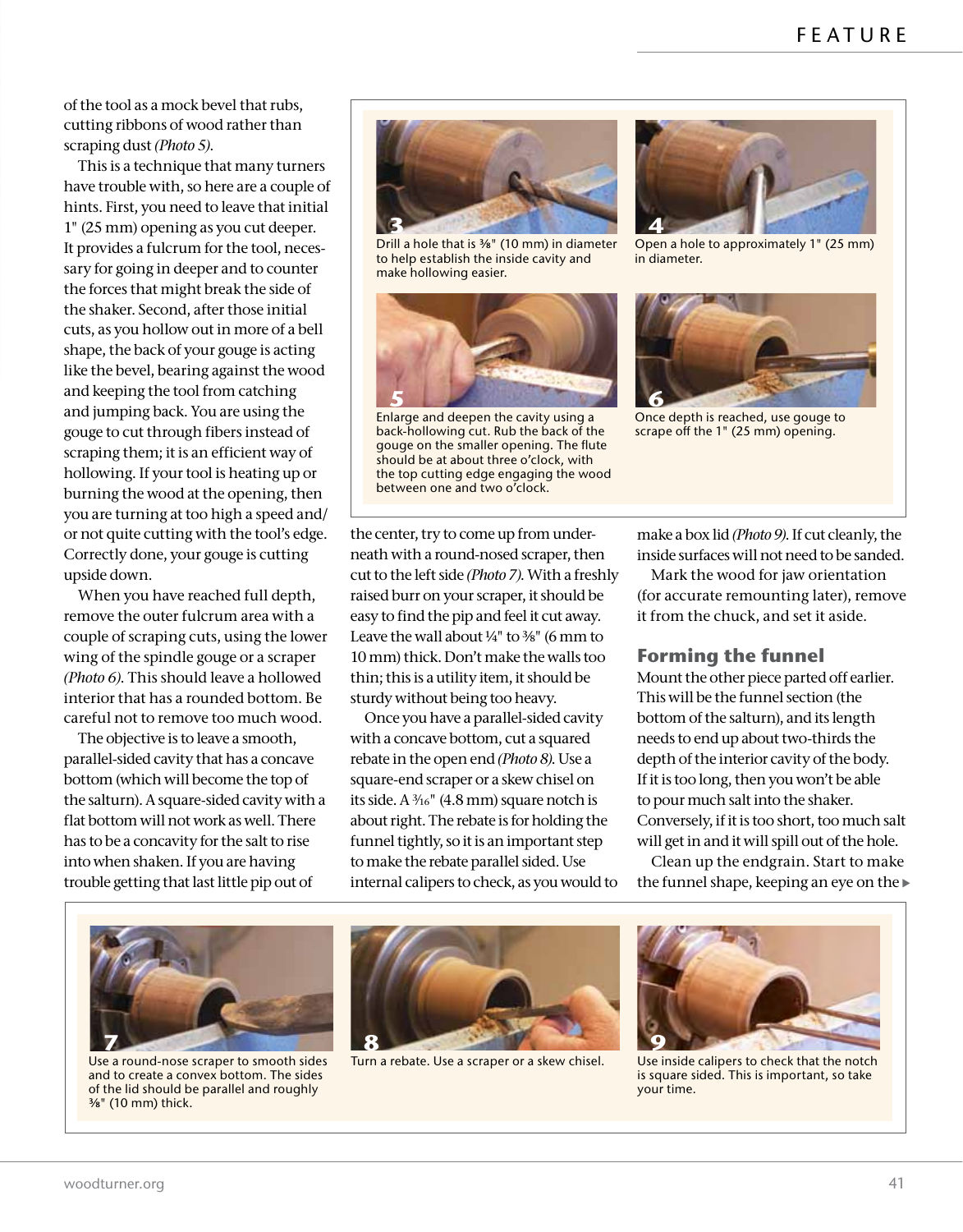

approximately ⅜" (10 mm) in diameter.





**9**



the funnel into the body. Make sure it is seated completely into the notch and that the fit is tight. Clean up the bottom.

length. A parabola shape, rather than a straight-sided cone, will hold slightly more salt inside and, it is an elegant shape *(Photo 10)*.

Fit the body of the shaker onto the funnel, just like a box lid is fitted *(Photo 11)*. Start with a rough idea of size, and cut a small incline. See if the bottom step fits. If not, cut the angled section down flat, and make another slight cone. As the body begins to fit, cut the flat to this size. Be careful; this fit is crucial and needs to be tight. Take your time. Keep in mind that you are getting the measurement from the outside of the rebate and not from the interior of the lid.

Shape the funnel into a smooth curve, leaving ⅜" (10 mm) diameter at the tip. The tip can be left square or slightly

rounded. Resist the urge to make it concave; this will leave you with a shaker that will dispense salt too aggressively.

When the funnel is shaped and the base fits tightly to the body, if necessary, cut the height of the funnel to make sure its length is two-thirds the depth of the interior of the body. Part the funnel off from the waste, leaving a bit more length than needed to fill the rebate *(Photo 12)*. This extra length will be removed in the next stage.

Rechuck the body of the shaker, gripping the same tenon using the previously noted jaw orientation. Insert the funnel securely into the body, making sure it seats all the way down into the rebate. Clean off the end *(Photo 13)*. With the bevel rubbing on the exterior bottom



A cutaway of the salturn.

bead, it will be easy to start cutting the funnel to make a flat bottom.

Start to hollow the inside of the funnel *(Photo 14)*. This is where the salt will be sifted into the interior cavity, so if the funnel is deep rather than shallow it will aid in filling and keep the salturn from feeling too heavy. But of course do not cut completely through the wall of the funnel.

When you have cut as far as you can with a traditional spindle gouge, use a small, acutely pointed spindle gouge to advance the interior of the funnel to a point *(Photo 15)*. When using this tool get the bevel rubbing and use the point to cut. Cutting to the exact center with this pointed tool is important; an offcenter cut can leave a nib that is hard to remove. Once you have gone as far as possible with this tool, use a small drill bit to cut completely through the funnel tip. A ⅛" (3 mm) hole is usually sufficient for salt. I use a 9⁄64" (3.5 mm) or even 5⁄32" (3.9 mm) drill bit if I am making a peppershaker. Hold the bit in a Jacobs chuck *(Photo 16)*, or simply hold it with a pair of pliers. Either way, advance the bit carefully, clearing the waste often.



Turn funnel flush with bottom of shaker body, then start to curve the cut into the center.



A small sharply pointed spindle gouge will help turn the small opening into the funnel spout.



Drill a hole through the funnel spout.